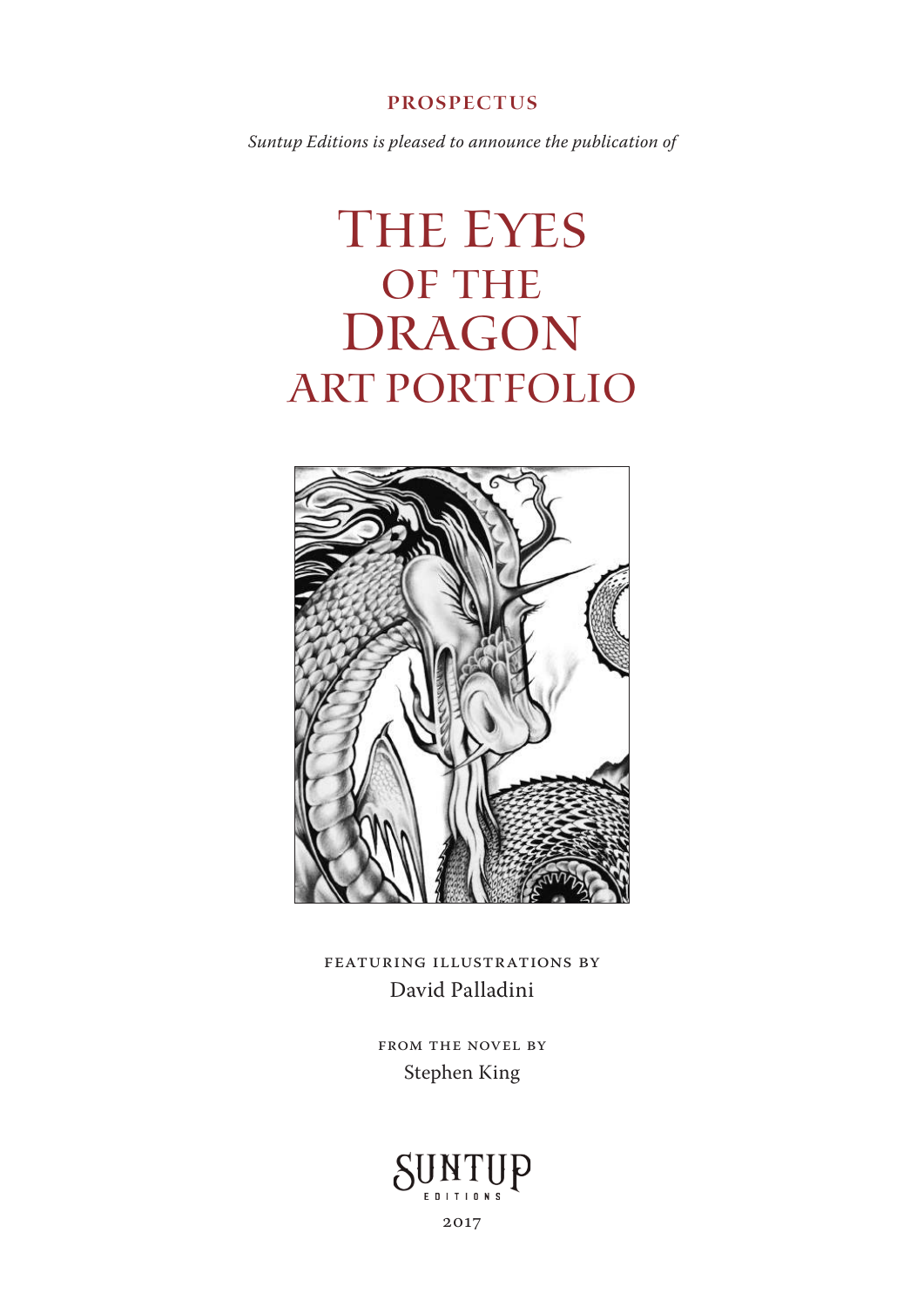

*The Eyes of the Dragon* is a novel by Stephen King that was first published in a 1984 limited edition via King's personal imprint, Philtrum Press, and in a trade edition by Viking in 1987. Originally written for his daughter Naomi, the book is a work of fantasy. Artist David Palladini was commissioned to create twenty-four illustrations for the trade edition. The artwork was rendered in pencil and ink on Bienfang velour paper.

This is the first official art portfolio to be published featuring the illustrations from the Viking trade edition of *The Eyes of the Dragon*. It also marks the 30th anniversary of the original Viking publication of the book.

# ABOUT THE EDITION

The portfolio is published in two editions, both of which are signed by David Palladini: a numbered edition of three hundred copies and a lettered edition of twenty-six copies.

Both editions include twenty-two black & white illustrations and two color illustrations. An afterword written exclusively for this edition by David Palladini is included in both editions. A previously unpublished drawing and a reproduction of the only extant copy of the Viking Title page illustration, hand-colored by David Palladini, are included in both editions.

The text has been set in Waters Titling and Warnock Pro and letterpress printed from photopolymer plates by Norman Clayton of Classic Letterpress in Ojai, California on his 18"x23" Heidelberg Cylinder press. The papers used in these editions are environmentally responsible and acid free.

#### NUMBERED EDITION

The numbered portfolio measures  $10"x15\frac{1}{2}$ ". The text and illustrations are printed on premium archival paper and are housed in a clamshell box of European linen book cloth over archival boards. Publication price: \$295.

## LETTERED EDITION

The lettered portfolio measures  $12"x18"$ . The text and illustrations are printed on  $100\%$ cotton paper. The portfolio is accompanied by a photogravure print that is numbered and signed by the artist. The photogravure was made by Jon Goodman at his studio in Florence, Massachusetts. The print has been hand-pulled on Somerset Velvet 100% cotton mould made paper from St. Cuthbert's Mill, England by Jon Goodman. Each print has been embossed with the printer's mark. The illustrations are housed in a clamshell box of Japanese book cloth over archival boards. Publication price: \$795.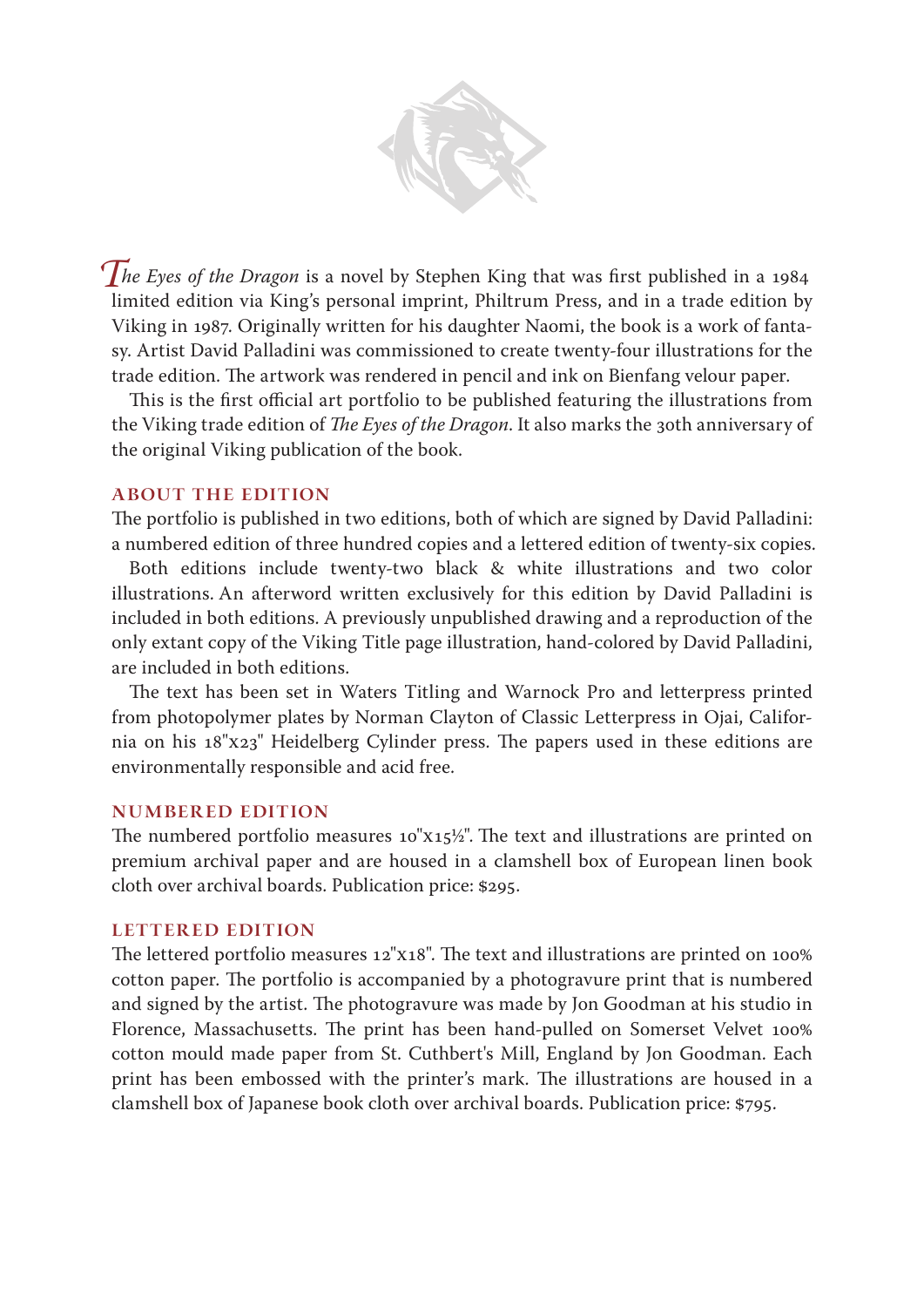

#### ABOUT THE artist

David Palladini is an internationally renowned American illustrator and author known for his book & magazine covers and interior illustrations, Tarot deck designs, movie, musical and commercial posters, and album cover art. Some of his more acclaimed works include: *The Aquarian Tarot* and *The New Palladini Tarot* (Morgan Press, now U.S. Game Systems, Inc., 1969 & 1996), *e Girl Who Cried Flowers and Other Tales*, by Jane Yolen (Thomas Y. Crowell, 1973), the movie poster for the 1979 Werner Herzog film *Nosferatu the Vampyre* (voted one of the most iconic movie posters of all time) and his most widely held illustrations from the trade edition of Stephen King's *The Eyes of the Dragon*, (Viking, 1987).

David was born in Italy and immigrated to America with his family after WWII, when he was two years old. He studied art, photography and film at the prestigious Pratt Institute in New York. During his senior year at Pratt, David was offered a job as an official photographer for the Cultural Olympiad, held in conjunction with the XIX Olympic Games in Mexico City in 1968. When the head poster designer for the Cultural Olympiad resigned, David quickly volunteered for the position and created twelve iconic posters for the Games. Afterward, he moved back to New York and took a position with Push Pin Studios, which was considered the premier illustration house in the world at the time. It was then that David finally realized he had become an illustrator.

David's distinctive style has been influenced by numerous art movements, fusing elements from his imagination and from many highly decorative styles. His illustrations often evoke the Art Nouveau illustrations of Alphonse Mucha and Aubrey Beardsley. David has had over 150 exhibitions worldwide and has won awards from international groups including the American Institute of Graphic Arts, the New York Society of Illustrators, and the Biennial of Illustration Bratislava. Throughout his career, he has remained true to his art and has not only maintained his own unique style, but has securely earned a place in the annals of illustration history.

As an author, David has published several books including his more-recent 2011 artistic memoir titled, *The Journal of an Artist* (Black Swan Press), which "is a bracingly honest look at a man who chose to honor his authentic path by devoting his life to art", and the book, *Painting the Soul: The Tarot Art of David Palladini*, with co-author Anastasia Haysler (Black Swan Press, 2013). As of 2017, he has been working on a new anthology of short stories titled, *An Artist in the World*, which is a poignant retelling of his life experiences while creating art around the world. David has worked and lived in The Hamptons, Jamaica and France, and currently resides in Newport Beach, California.